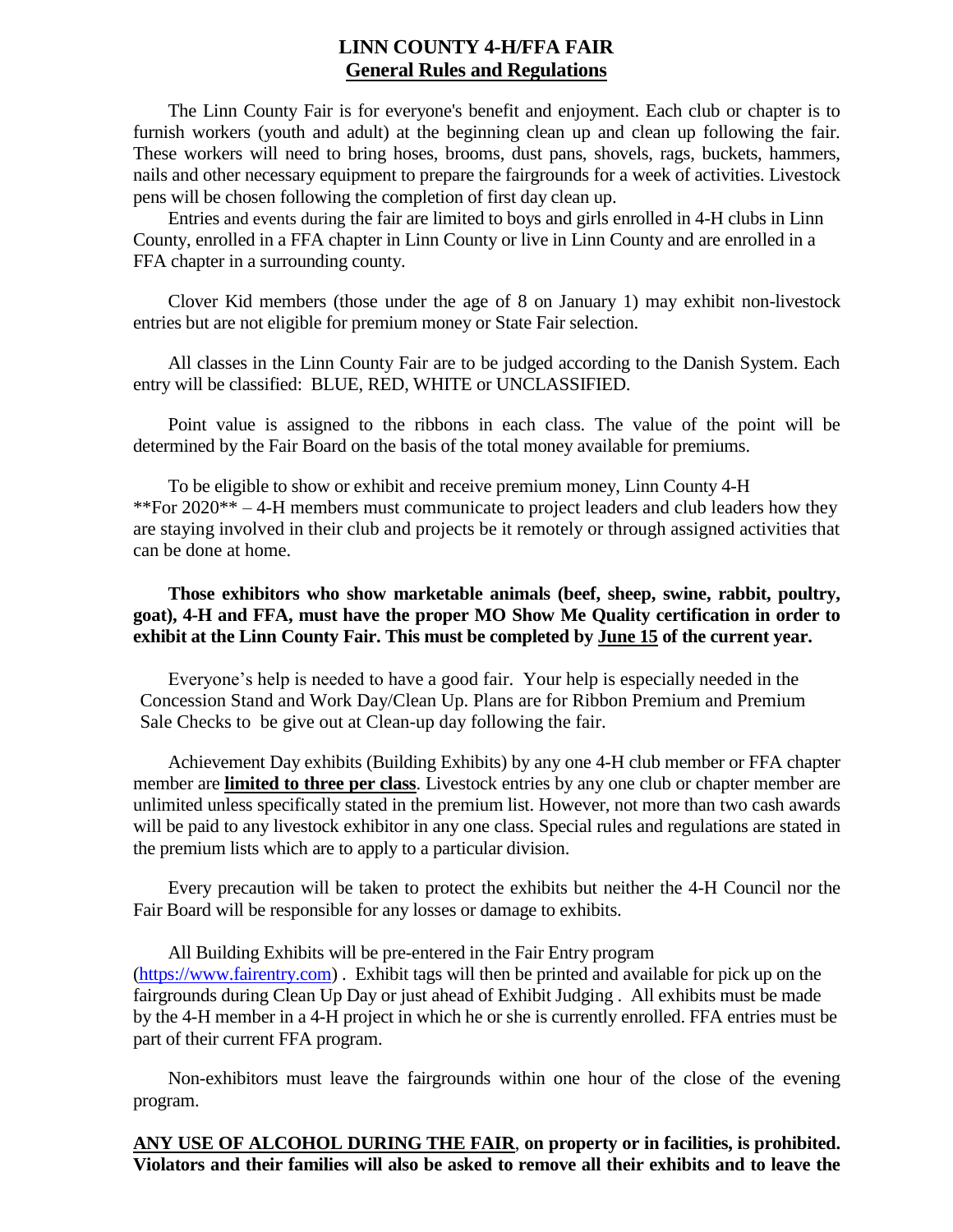#### **fairgrounds. Violators and their families also forfeit the privilege of participation in the premium sale and all family ribbon premium money will be withheld.**

Vandalism of any sort to exhibits or property (destruction of other's livestock, exhibits or fair buildings) will not be tolerated. Action will be taken on participant(s) involved by way of forfeit of premium money, giving up of sale privileges and not being allowed to exhibit the next year. Parents could be held responsible for their children's actions.

**DRESS Code:** Fair Exhibitors are required to wear the current year's Linn County Fair Exhibitors shirt while exhibiting in fair events and while participating in the Awards Night and Premium Sale at the Linn County Fair, unless a previous dress code exists for their event. Exhibitors must represent a wholesome and appropriate image.

# **Home Economics, Agriculture**

(Other than Livestock)

All exhibits shall be entered according to the club or chapter schedule. Self-evaluation of each member's exhibits will take place at that time. During self-evaluation judging of Home Economics exhibits, **ONLY** the **JUDGE, HELPER** and **EXHIBITOR** shall be present.

Style Revue garments will be released for the scheduled revue program but should be returned with exhibit ribbons and tags immediately following the Revue.

At the end of the Fair, all State Fair exhibits should be taken home and returned at a later date for transport to Sedalia (State Fair). (If an exhibitor has more than two items chosen to go to State Fair, the exhibitor will have to choose which two items they want to send.) State 4-H Office will let Clover Kid members what day they can take items for the day to the State Fair

#### **Agriculture Livestock**

If health papers are required they will need to be checked by division chairmen. Health papers must remain on the premises during the fair.

Showmanship: For those who are enrolled in livestock projects and must have shown their own respective animals in regular show classes before a showmanship class – exceptions need to be approved by the species chairman. Junior - Age 8-13 as of January 1 of the current year and has not previously won the award. Senior - Anyone not eligible for Junior Showmanship may show for Senior Showmanship if the member has not previously won that title. (No person may win Junior or Senior more than once each.) Advanced Showmanship – anyone who has won Junior and Senior Showman and otherwise not eligible to show in showmanship. Alumni Shows – for those 22 and older that have shown in the past.

All livestock must be shown by the owner or manager except for special permission of the chairman of the division. In case a club or chapter owner/member has two entries in the same class, he may have another 4-H or FFA member assist him. If a 4-H or FFA member is being assisted by another member and the animal being shown is by the owner/member is retired from the ring the owner/member shall exchange animals with the assistant and shall remain in the show ring with the assistant retiring.

Exhibitors are not permitted to show the same breed in both the 4-H and FFA divisions. For example, if an exhibitor shows Chester White hogs as a 4-H member, he/she cannot show Chester White hogs as a FFA member or if an exhibitor shows market steers as FFA he/she cannot show market steers as 4-H. For those who have an affiliation of 4-H in one county and